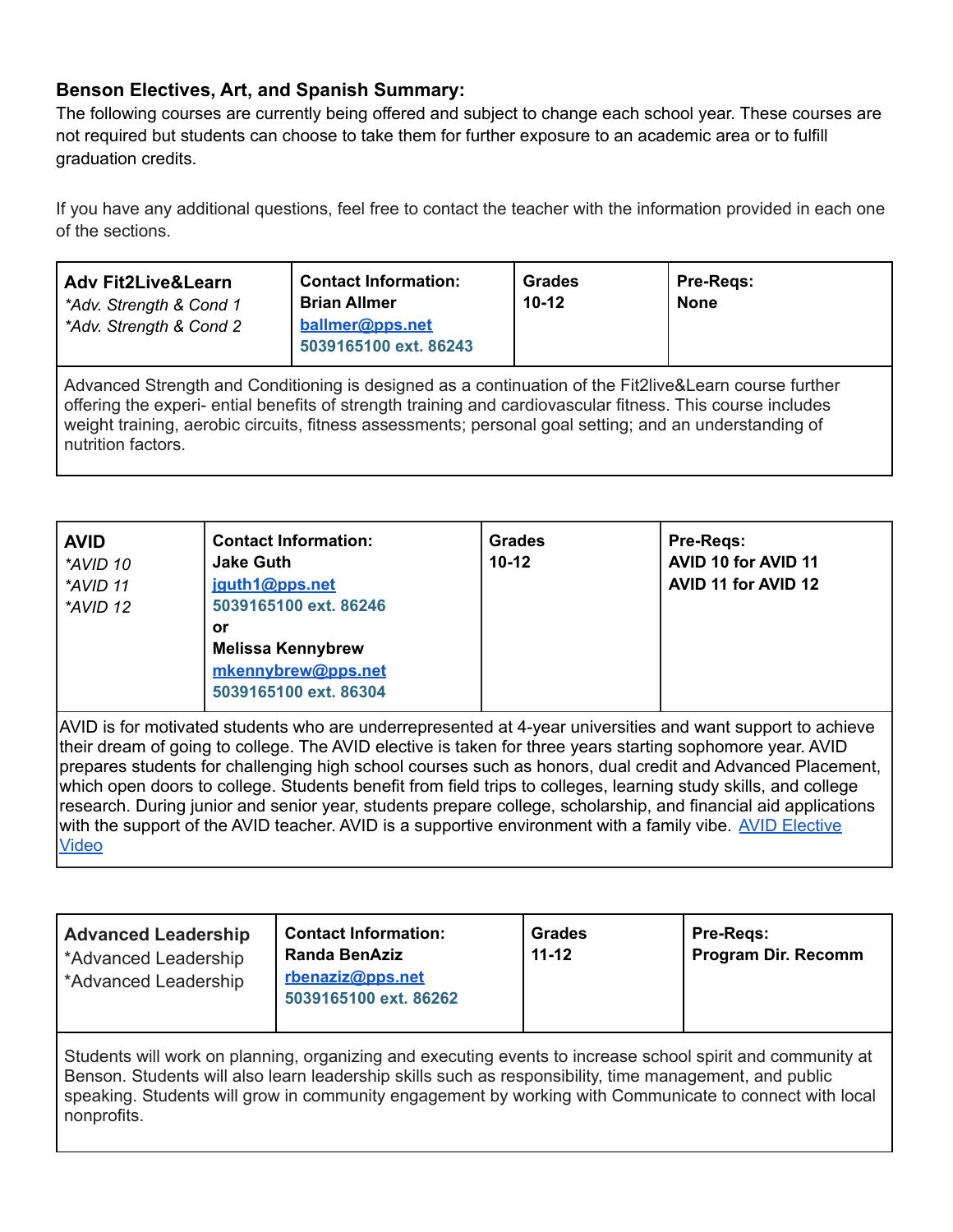| <b>Bilingual Mentor</b> | <b>Contact Information:</b> | <b>Grades</b> | Pre-Regs:           |
|-------------------------|-----------------------------|---------------|---------------------|
| *Bilingual Mentor 1     | <b>Christina Thompson</b>   | 10            | Instructor Approval |
| *Bilingual Mentor 2     | cthompson@pps.net           |               |                     |
|                         | 5039165100 ext. 86232       |               |                     |

In this course students will have the ability to support peers by interpreting for teachers, translating tasks, and supporting peers with classwork. Bilingual Peer Mentors would be working closely with the instructor to support students who are new to the United States and learning English. Bilingual peer mentor students will be required to act as a role model to their mentees and be in good standing with the school community.

They must have good behavior, good school attendance, and be on track for graduation. Moreover, bilingual peer mentor students must follow school policies and procedures as well as to teach the mentees how to use the school facilities.

| <b>Climate Change/Climate Justice</b><br>*Climate Change/Climate Justice<br>*Climate Change/Climate Justice | <b>Contact Information:</b><br><b>Kelly Jones</b><br>kejones@pps.net<br>5039165100 ext. 86318 | <b>Grades</b><br>$11 - 12$ | <b>Pre-Regs:</b><br><b>None</b> |
|-------------------------------------------------------------------------------------------------------------|-----------------------------------------------------------------------------------------------|----------------------------|---------------------------------|
|-------------------------------------------------------------------------------------------------------------|-----------------------------------------------------------------------------------------------|----------------------------|---------------------------------|

In this interdisciplinary elective course students will explore the topic of climate change and climate justice through both a science and social studies lens. Through a series of inquiry-based units, students will investigate climate science and engineering solutions as well as the disproportionate impact that climate change has on various frontline communities.

They will synthesize this information to consider potential solutions to mitigate the climate crisis through a lens of climate justice. As a capstone project, students will apply what they've learned to a final inquiry project of their choosing and share their learning with the wider community. **The course will be able to serve as either 1.0 elective credit or as a .5 science credit recovery course/.5 elective credit.**

| Drafting and Design<br><b>CTE</b>                                                                   | <b>Contact Information:</b><br>Jamie Homberg<br>jhomberg@pps.net<br>5039165100 ext. 86339 | <b>Grades</b><br>9 | <b>Pre-Regs:</b><br><b>None</b> |  |
|-----------------------------------------------------------------------------------------------------|-------------------------------------------------------------------------------------------|--------------------|---------------------------------|--|
| Drefting is technical drawing an ecceptial okill for decian erabitecture, engineering, construction |                                                                                           |                    |                                 |  |

Drafting is technical drawing, an essential skill for design, architecture, engineering, construction, manufacturing, and many other industries. Students in this class will learn both hand crafting and computer aided drafting (CAD), using a variety of different CAD software such as AutoCAD, SketchUp, and Fusion360. Students will create and draft their own designs, then build models following the plans they created.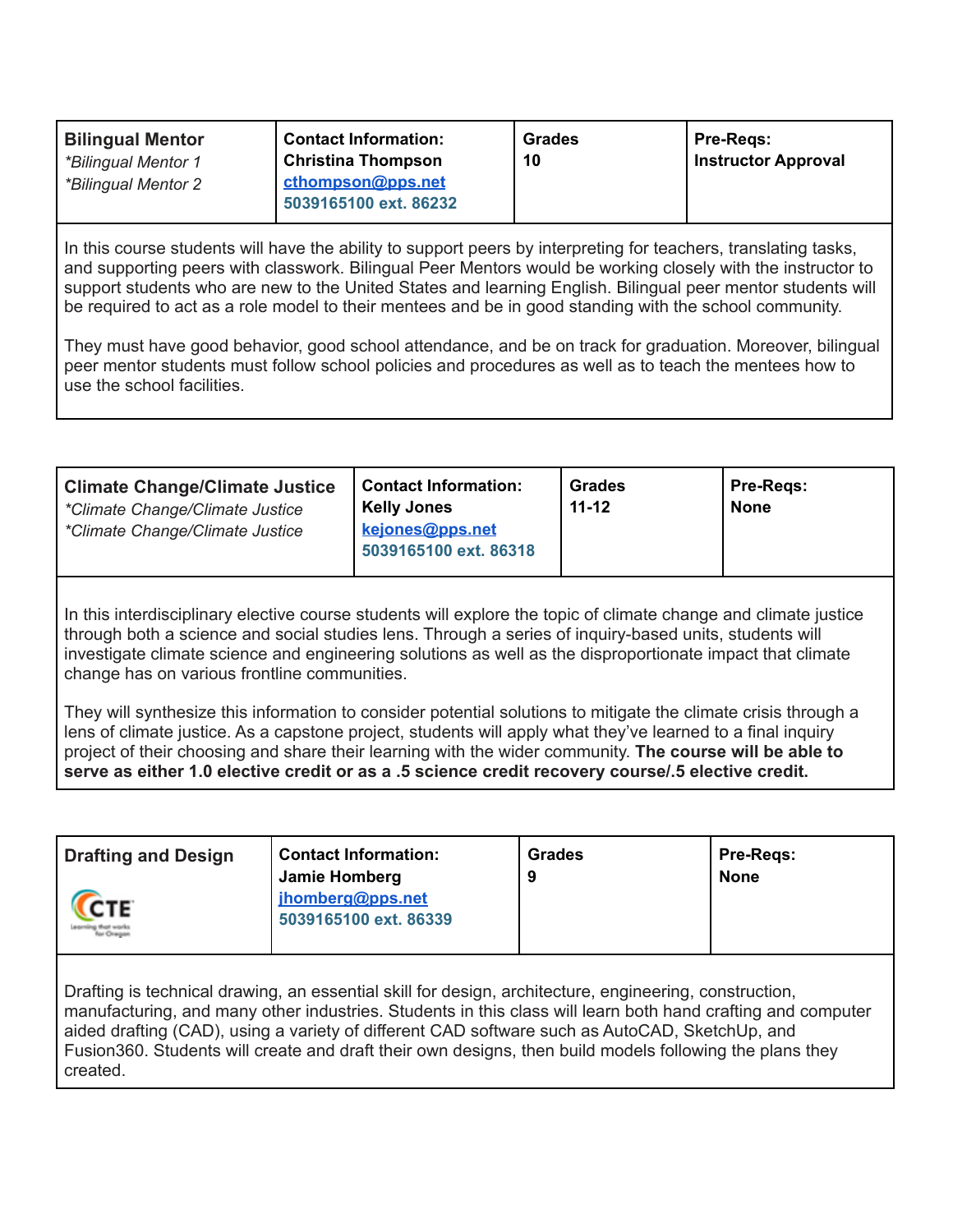| <b>Principles of Engineering 1-2:</b><br><b>Skateboard Engineering &amp; 3D</b><br><b>Printing</b><br>*Princ. Of Engineering 1<br>*Princ. Of Engineering 2<br>CTE | <b>Contact Information:</b><br><b>Brian Gerber</b><br>bgerber@pps.net<br>5039165100 ext. 86145 | <b>Grades</b><br>$10 - 12$ | <b>Pre-Regs:</b><br><b>None</b> |
|-------------------------------------------------------------------------------------------------------------------------------------------------------------------|------------------------------------------------------------------------------------------------|----------------------------|---------------------------------|
|-------------------------------------------------------------------------------------------------------------------------------------------------------------------|------------------------------------------------------------------------------------------------|----------------------------|---------------------------------|

Come engineer a skateboard by 3D modeling, 3D printing, glue pressing veneer, and programming a CNC router! This is an introduction to engineering class where students develop problem solving and design skills by engineering skateboards. Students will explore different disciplines of engineering, take a skateboard project though the engineering process, and use real engineering tools.

Tools used in this class include:

- 3D modeling software Fusion 360
- 3D printing, CNC toolpath
- Scheduling and project management

| <b>Engineering 3-4:</b><br><b>Robotics &amp; Advanced Design</b><br>*Engineering 2A<br><i>*Engineering 2B</i><br>CTE<br>earning that wark<br>Hor Orean | <b>Contact Information:</b><br><b>Brian Gerber</b><br>bgerber@pps.net<br>5039165100 ext. 86145 | Grades<br>10 | Pre-Regs:<br><b>Engineering 1-2</b><br>Or<br><b>Robotics Club</b><br><b>Membership</b> |  |
|--------------------------------------------------------------------------------------------------------------------------------------------------------|------------------------------------------------------------------------------------------------|--------------|----------------------------------------------------------------------------------------|--|
|--------------------------------------------------------------------------------------------------------------------------------------------------------|------------------------------------------------------------------------------------------------|--------------|----------------------------------------------------------------------------------------|--|

Take your engineering skills to the next level with this advanced engineering class. Students will choose a robotics or advanced 3D modeling project to take from design to prototype to testing and finally to production.

Engineering Tools in this class will include robotics kits, 3D modeling software Fusion 360, 3D printing, and CNC machines.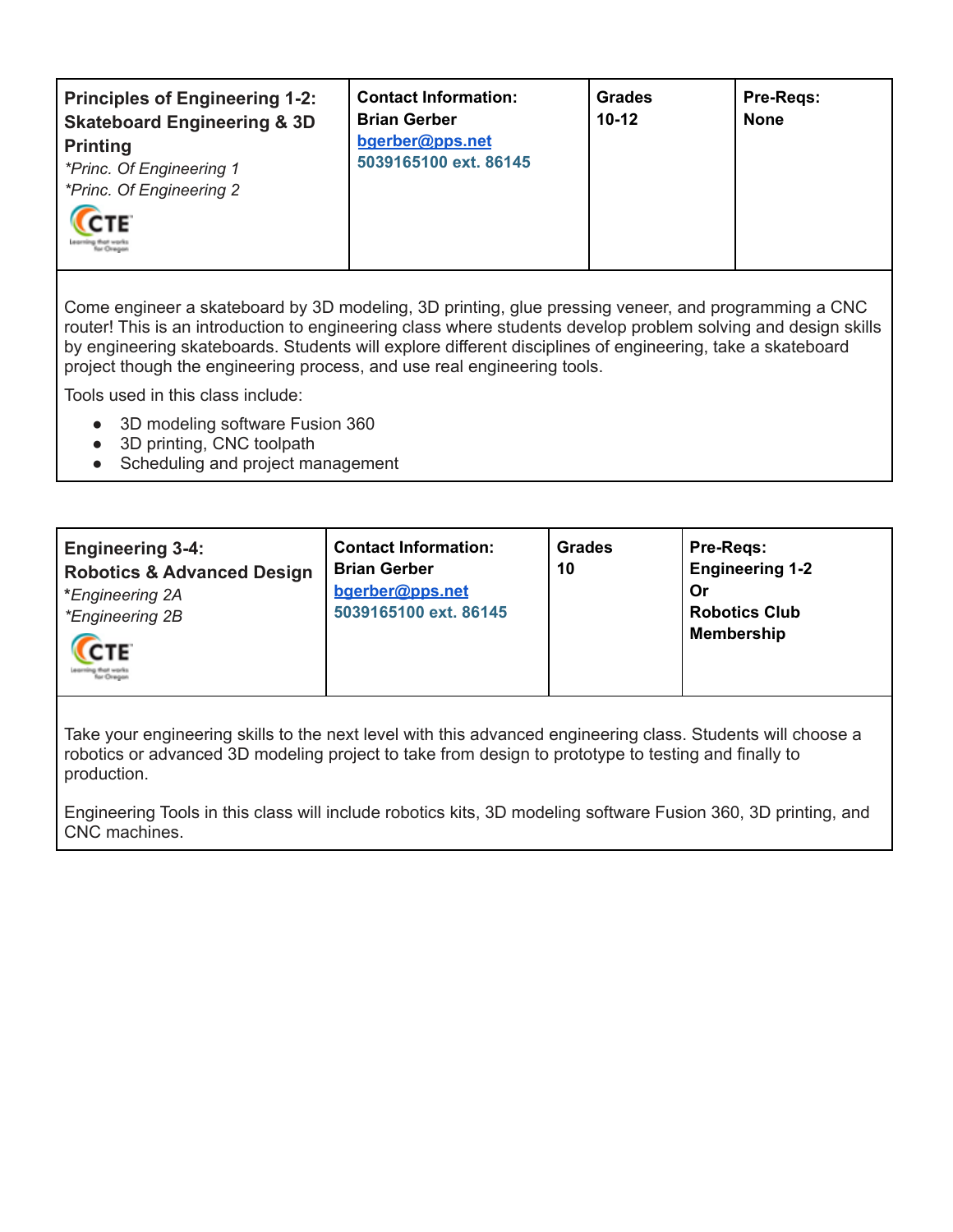| <b>Fine Woodworking</b><br>*EL: Woodworking 1<br>*EL: Woodworking 2 | <b>Contact Information:</b><br>Dave Ketah<br>dketah@pps.net<br>5039165100 ext. 86044 | Grades<br>10 | <b>Pre-Regs:</b><br><b>None</b> |
|---------------------------------------------------------------------|--------------------------------------------------------------------------------------|--------------|---------------------------------|
| CTE<br>ing that works<br>Nor Oreans                                 | Or<br><b>Luke Hotchkiss</b><br>Ihotchkiss@pps.net<br>5039165100 ext. 86044           |              |                                 |

Do you enjoy making things, and seeing your creative designs become reality? Then woodworking is for you! In our classes you will:

- Safely and efficiently set up and operate woodworking tools and equipment
- Continually build skills and techniques in joinery, machining, and finishing
- Identify and choose appropriate woods, hardware, and design for projects
- Develop design skills, and have fun!

| <b>Introduction to Leadership</b><br>*Intro to Leadership<br>*Intro to Leadership | <b>Contact Information:</b><br><b>Randa BenAziz</b><br>rbenaziz@pps.net<br>5039165100 ext. 86262 | <b>Grades</b><br>$10 - 12$ | Pre-Regs:<br><b>Must meet application</b><br>requirements and<br>election by the student<br>body. |
|-----------------------------------------------------------------------------------|--------------------------------------------------------------------------------------------------|----------------------------|---------------------------------------------------------------------------------------------------|
|-----------------------------------------------------------------------------------|--------------------------------------------------------------------------------------------------|----------------------------|---------------------------------------------------------------------------------------------------|

This course is for any student wanting to learn about leadership skills and activities at Benson. Students would learn about effective communication, by practicing conflict resolution, public speaking in small groups & different leading styles. Stu- dents will learn about historical leaders around the world as well as leaders of today's world. Students will engage in the process of working with local nonprofits and Communicate. Students will work on planning video announcements promot- ing events, and executing activities at Benson. Attending promoted activities require

| Intro: Psychology 1-2<br>*Intro: Psychology 1<br>*Intro: Psychology 2 | <b>Contact Information:</b><br><b>Josh Weiner</b><br>iweiner@pps.net<br>5039165100 ext. 86247 | Grades | <b>Pre-Regs:</b><br><b>None</b> |  |
|-----------------------------------------------------------------------|-----------------------------------------------------------------------------------------------|--------|---------------------------------|--|
| Psychology takes a scientific approach to buman behavior and the mind |                                                                                               |        |                                 |  |

 $\mathop{\mathsf{c}}$  hology takes a scientific approach to human behavior and the mind.

Students will study the biological, developmental, cognitive, and social-behavioral domains of psychology in order to better understand the essential question, "Why do people do what they do?"

Students will also study research design (including the methods, statistics, and ethical issues in psychological research) and design a simple experiment of their own.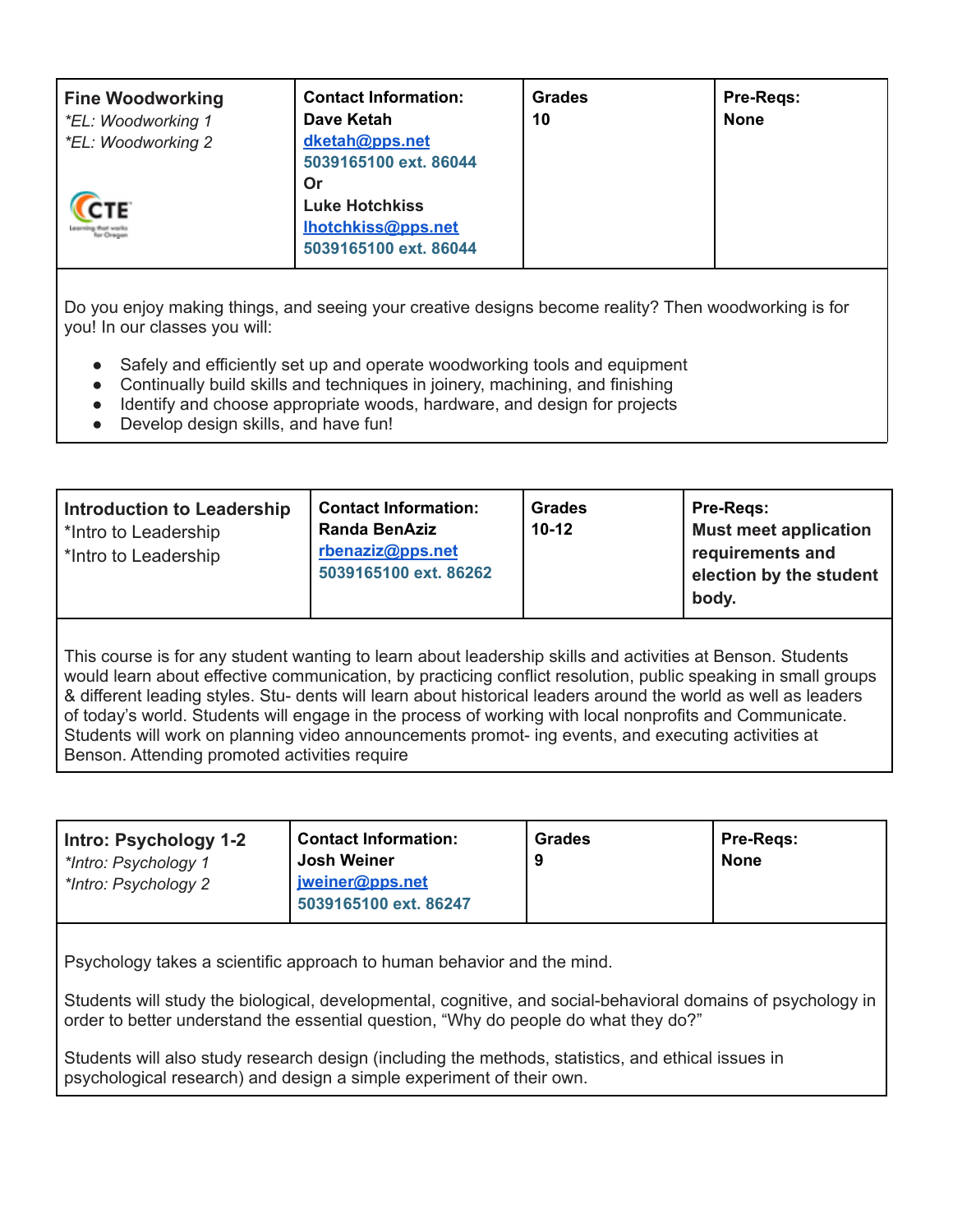This class is an elective that is designed to explore the value of education/schools and how they do, or don't, contribute to a just society. Students will investigate their sense of self and values to help them identify problems, as well as potential solutions, seen within the US education system. Students will also explore professions within the education field and learn/practice some pedagogical tools.

Students will also investigate the history of schooling within the United States and learn about current events' impact on public education.

| <b>Peer Mentors</b><br><i>*Peer Mentor</i>                                                                                                                                                                                                   | <b>Contact Information:</b><br><b>Monty Catabay</b><br>mcatabay@pps.net<br>5039165100 ext. 86238 | <b>Grades</b><br>$10-12$ | Pre-Regs:<br><b>Program Director</b><br>Recomm. |
|----------------------------------------------------------------------------------------------------------------------------------------------------------------------------------------------------------------------------------------------|--------------------------------------------------------------------------------------------------|--------------------------|-------------------------------------------------|
| Students serve as mentors to a small group of freshmen. Students should have good social skills, good<br>attendance and an interest in helping freshmen succeed academically, along with basic math, science and<br>language arts knowledge. |                                                                                                  |                          |                                                 |

| <b>Yearbook Blueprint</b><br>*Yearbook<br>*Yearbook | Contact Information:<br><b>Ike Prahl</b><br>iprahl@pps.net<br>5039165100 ext. 86353 | <b>Grades</b><br>$10 - 12$ | <b>Pre-Regs:</b><br><b>Instructor Approval</b> |
|-----------------------------------------------------|-------------------------------------------------------------------------------------|----------------------------|------------------------------------------------|
|-----------------------------------------------------|-------------------------------------------------------------------------------------|----------------------------|------------------------------------------------|

Students learn aspects of yearbook design and production. These aspects include, but are not limited to publication design, photojournalistic writing, organization skills, and teamwork. Students in this class are responsible for the creation and production of a certain number of assigned page layouts.

## **Page layout assignments include:**

- collecting and taking photographs,
- conducting interviews
- writing captions and stories,
- organizing the information in to well-designed pay layouts
- meeting deadlines
- editing the pages for spelling errors and misinformation.

The overall class goal is to yield high-quality yearbook pages. Students learn skills that range from using the computer software programs such as Adobe InDesign and Adobe Photoshop to using equipment such as digital cameras. Leadership opportunities are available. Students have the opportunity to attend Summer Yearbook Camp as well as various yearbook workshops. Class work time may be required outside of the regular class period. Teacher interview is required to take this class. This class may be repeated for credit.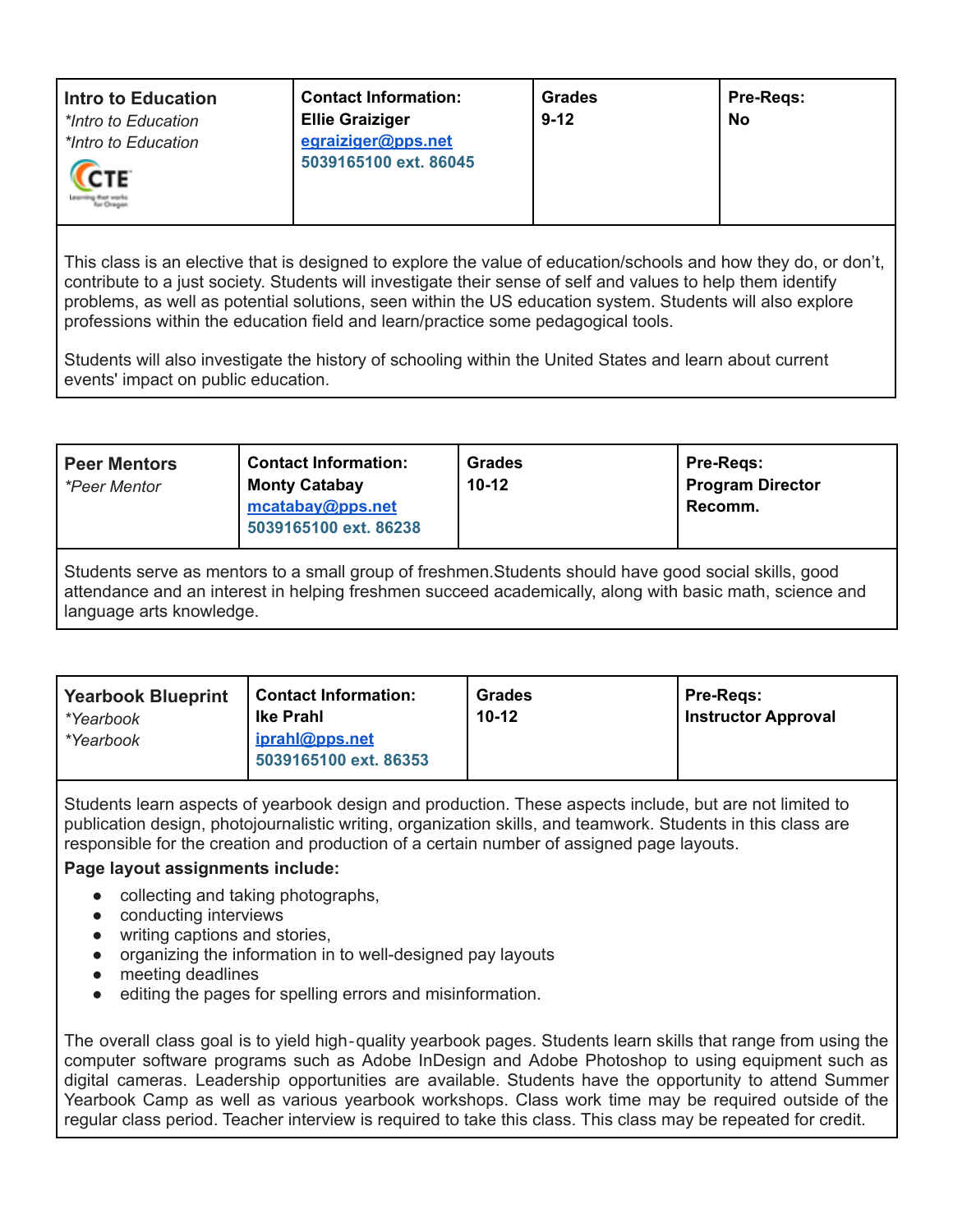| <b>Art Beginning</b> | <b>Contact Information:</b>               | <b>Grades</b> | <b>Pre-Regs:</b> |
|----------------------|-------------------------------------------|---------------|------------------|
| *Art 1: Beginning    | Joe Rozewski                              | 9             | <b>None</b>      |
| *Art 2: Beginning    | jrozewsk@pps.net<br>5039165100 ext. 86101 |               |                  |

Introduction to two‐dimensional art. This class is a great foundation for Digital media majors and is highly recommended by the DMP staff. This course covers basic instruction in the elements and principles of art, artistic composition, and studio art techniques. Students explore creativity, design, and craftsmanship through a variety of two‐ dimensional media. This course is designed to give students a broad experience in a variety of materials such as charcoal, ink, colored pencil, oil pastel, watercolor, tempera, collage, and mixed media. This class will give the student a portfolio to use when finished**. Lab fee \$20.00 (Art materials fee requested for paint, brushes, glue and other materials)**

| Joe Rozewski<br>l *Art: Intermediate 3<br>jrozewsk@pps.net<br>l *Art: Intermediate 4<br>5039165100 ext. 86101 | <b>Pre-Regs:</b><br><b>Foundation Art</b> |
|---------------------------------------------------------------------------------------------------------------|-------------------------------------------|
|---------------------------------------------------------------------------------------------------------------|-------------------------------------------|

Intermediate Art is a course for students who wish to continue their studies in two‐dimensional art. This class is a great foundation for Digital media majors and is highly recommended by the DMP staff. Areas of study include drawing, paint- ing, and mixed media. A variety of media will be explored, incorporating the principles of design and idea development.

Students who plan on going into a career in architecture, visual arts or graphic arts, are encouraged to take this class.

**Lab fee \$20.00 (Art materials fee requested for paint, brushes, glue and other materials)**

| <b>Contact Information:</b><br><b>AP Art History</b><br><b>Torin King</b><br>toking@pps.net<br>CollegeBoard<br>5039165100 ext. 86228<br>Advanced Placement<br>Program | Grades | Pre-Regs:<br><b>None</b> |  |
|-----------------------------------------------------------------------------------------------------------------------------------------------------------------------|--------|--------------------------|--|
|-----------------------------------------------------------------------------------------------------------------------------------------------------------------------|--------|--------------------------|--|

Designed to parallel college-level Art History courses, AP Art History courses provide the opportunity for students to critically examine and respond to works of art within their historical and cultural contexts. In covering the art and movements of several centuries (not necessarily in chronological order), students learn to identify different styles, techniques, media and influences. Students formulate and articulate their reactions to various kinds of artwork to understand and appreciate themselves, others, and the world around them.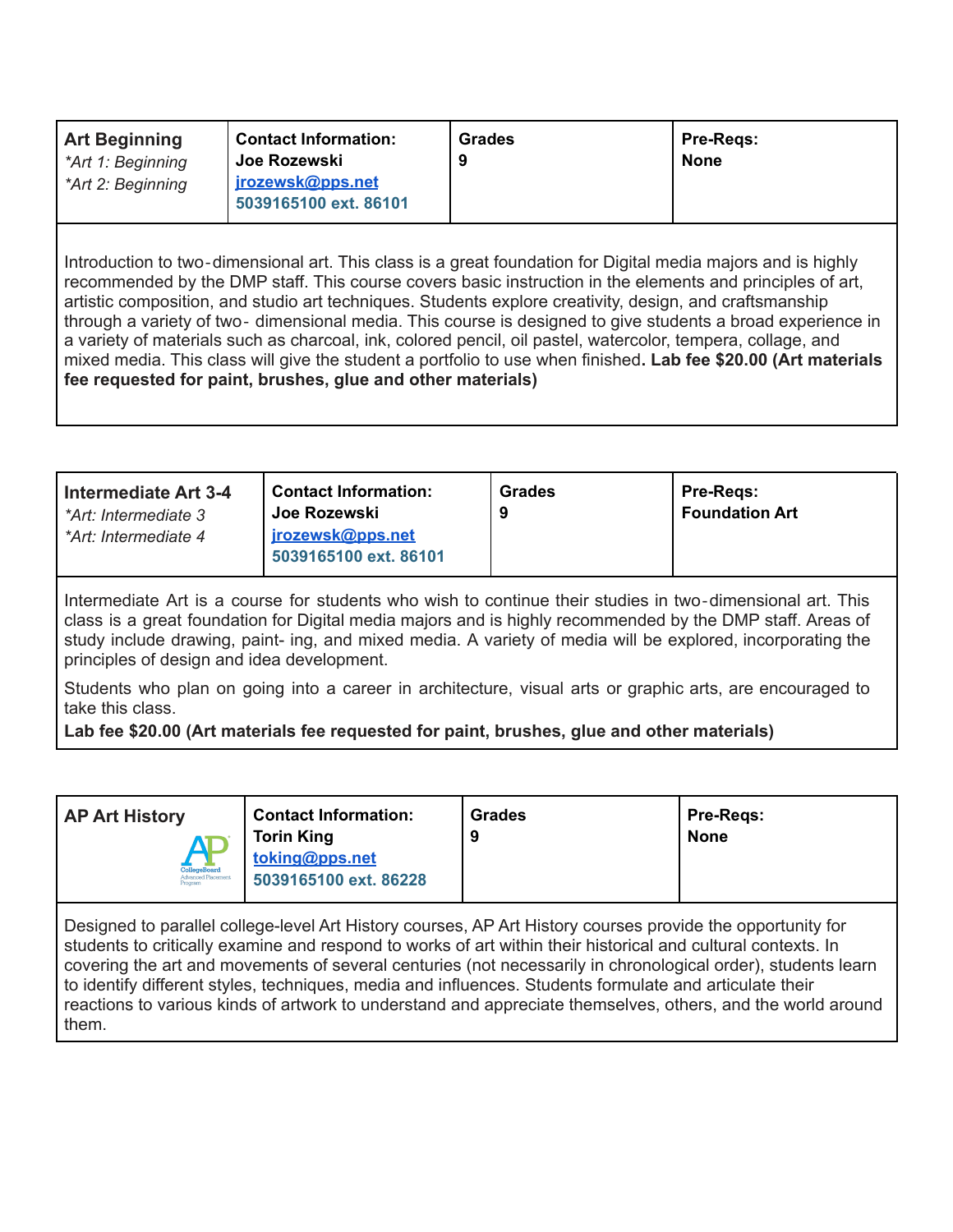| <b>3D Art (Sculpture)</b> | <b>Contact Information:</b>               | Grades | <b>Pre-Regs:</b> |
|---------------------------|-------------------------------------------|--------|------------------|
| *3D Art (Sculpture) 1     | ∣ Joe Rozewski                            | 9      | <b>None</b>      |
| *3D Art (Sculpture) 2     | jrozewsk@pps.net<br>5039165100 ext. 86101 |        |                  |

In this course students will get to explore the fantastic and interesting world of sculpture, creating three‐dimensional works. Students will engage in clay work, hands‐on building of models, architecture works, industrial design and mixed media nature works.

Students who plan on going into manufacturing, engineering, and art college are encouraged to take this class.

**Lab fee \$20.00 (Art materials fee requested for clay, glazes, brushes, tools, etc.)This is a CTE Program of Study linked to Manufacturing and Engineering.)**

| <b>Advanced 3D Art</b><br>(Sculpture)<br>*3D Art (Sculpture) Advn.<br>*3D Art (Sculpture) Advn. | <b>Contact Information:</b><br>Joe Rozewski<br>jrozewsk@pps.net<br>5039165100 ext. 86101 | Grades<br>10 | <b>Pre-Regs:</b><br>3-D Art (Sculpture)<br>class or portfolio<br>review by instructor. |
|-------------------------------------------------------------------------------------------------|------------------------------------------------------------------------------------------|--------------|----------------------------------------------------------------------------------------|
|                                                                                                 |                                                                                          |              |                                                                                        |

This course is designed to be an all-inclusive and exciting advanced sculpture class with an emphasis on Industrial Design. Advanced ceramic techniques along with basic mold making will be explored.

Intensive product design and manufacturing skills as well as modern art design will be incorporated into this exciting and dynamic art class. Classical and modern art design will be examined and implemented to make interesting and marketable works of art that will be offered for sale in local art shows.

Technical know-how in the area of ceramic clay bodies and clay science will also be developed as we create our own clay designs for professional art making.

**Lab fee \$20.00 (Art materials fee requested for paint, brushes, glue and other materials) This is a CTE Program of Study. Linked to Manufacturing and Engineering.)**

| <b>Spanish 5-6</b> | <b>Contact Information:</b>               | Grades | Pre-Regs:   |
|--------------------|-------------------------------------------|--------|-------------|
| *Spanish 5         | <b>Randa BenAziz</b>                      |        | Spanish 3-4 |
| *Spanish 6         | rbenaziz@pps.net<br>5039165100 ext. 86262 |        |             |

This third year course would continue to build on the first and second year foundations, improving communicative skills, grammar and vocabulary while continuing to work on linguistic proficiency.

This class would go further into language structure such as irregular preterit and imperfect tense, reflexive verbs, condition- al and future tense. Class would be conducted primarily in Spanish, students would be required to stay in the target language in class.